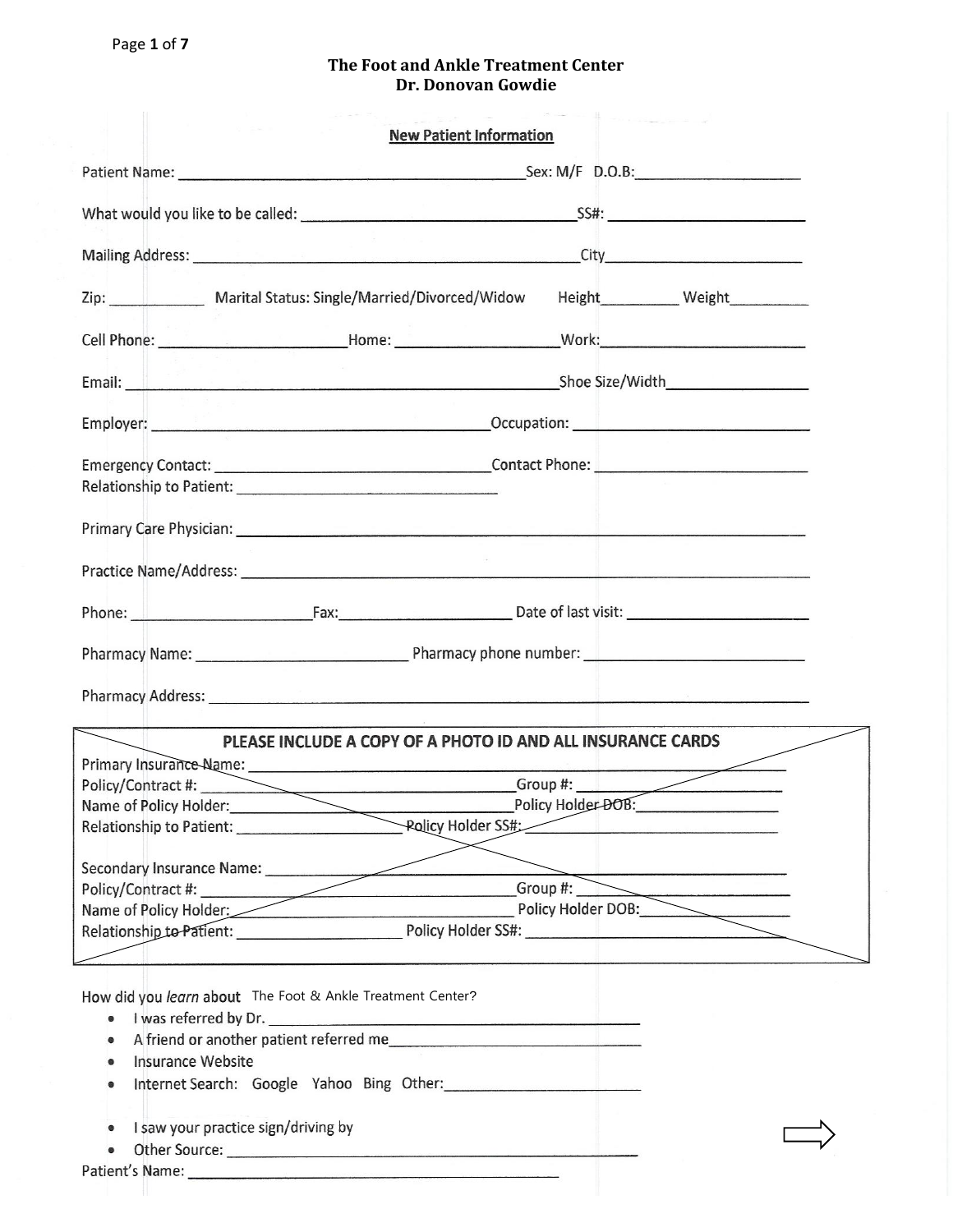| What is the nature of you pain? (Circle one): Stabbing / Radiating / Sharp/ Dull/Burning / Aching/ Itching<br>Other <u>2008 - 2008 - 2008 - 2008 - 2008 - 2008 - 2008 - 2008 - 2008 - 2008 - 2008 - 2008 - 2008 - 2008 - 2008 - 20</u><br>What seems to make your condition, pain worse? __________________________________<br>Have you seen another physician for this problem? YES/NO If yes, doctor's name: ______________________________<br>Has this condition affected your ability to work, exercise or perform other daily activities? YES/NO<br><b>Past Medical History (circle all that apply)</b><br><b>NONE</b><br>lung skin breast cervical prostate<br><b>NONE</b><br>Past Surgeries and Hospitalizations (circle all that apply)<br><b>Other Vascular Bypass</b><br>Appendix<br>Amputations<br>Angioplasty<br>Hysterectomy<br>Hernia                                                                                                                                                                                                                                                                                                                  |  |
|----------------------------------------------------------------------------------------------------------------------------------------------------------------------------------------------------------------------------------------------------------------------------------------------------------------------------------------------------------------------------------------------------------------------------------------------------------------------------------------------------------------------------------------------------------------------------------------------------------------------------------------------------------------------------------------------------------------------------------------------------------------------------------------------------------------------------------------------------------------------------------------------------------------------------------------------------------------------------------------------------------------------------------------------------------------------------------------------------------------------------------------------------------------------|--|
|                                                                                                                                                                                                                                                                                                                                                                                                                                                                                                                                                                                                                                                                                                                                                                                                                                                                                                                                                                                                                                                                                                                                                                      |  |
|                                                                                                                                                                                                                                                                                                                                                                                                                                                                                                                                                                                                                                                                                                                                                                                                                                                                                                                                                                                                                                                                                                                                                                      |  |
|                                                                                                                                                                                                                                                                                                                                                                                                                                                                                                                                                                                                                                                                                                                                                                                                                                                                                                                                                                                                                                                                                                                                                                      |  |
|                                                                                                                                                                                                                                                                                                                                                                                                                                                                                                                                                                                                                                                                                                                                                                                                                                                                                                                                                                                                                                                                                                                                                                      |  |
|                                                                                                                                                                                                                                                                                                                                                                                                                                                                                                                                                                                                                                                                                                                                                                                                                                                                                                                                                                                                                                                                                                                                                                      |  |
| Is there a history of injury? YES/NO If yes, date of injury? ___________ Is this a work-related injury? YES/NO<br>Women: Breastfeeding? YES / NO<br>Are you pregnant? YES/NO If yes, how many weeks are you? _______________Due date:__________________<br>Cancer:<br>Neurological: stroke neuropathy vertigo seizures migraines<br>Skin: eczema psoriasis ulcers vitiligo dermatitis hives<br>Psychiatric: bipolar depression anxiety claustrophobia dementia<br>Respiratory: emphysema asthma shortness of breathe COPD<br>Eyes/Ears/Noses/Mouth and Throat: cataracts glaucoma hearing loss<br>Genitourinary: STD HIV UTI kidney stones kidney/bladder infections<br>Hematologic/Immunologic: dialysis anemia sickle cell bleeding disorder<br>Gastrointestinal: stomach ulcers hernia hepatitis reflux/GERD gallbladder disease<br>Cardiovascular: heart attack coronary disease high blood pressure irregular heart rhythm<br>Musculoskeletal: lupus osteoarthritis rheumatoid arthritis fibromyalgia gout backpain<br>Metabolic: hypoglycemia diabetes hypothyroidism hyperthyroidism hyperlipidemia osteoporosis<br>Other:<br>Tonsils/Adenoids<br>Gallbladder |  |
|                                                                                                                                                                                                                                                                                                                                                                                                                                                                                                                                                                                                                                                                                                                                                                                                                                                                                                                                                                                                                                                                                                                                                                      |  |
|                                                                                                                                                                                                                                                                                                                                                                                                                                                                                                                                                                                                                                                                                                                                                                                                                                                                                                                                                                                                                                                                                                                                                                      |  |
|                                                                                                                                                                                                                                                                                                                                                                                                                                                                                                                                                                                                                                                                                                                                                                                                                                                                                                                                                                                                                                                                                                                                                                      |  |
|                                                                                                                                                                                                                                                                                                                                                                                                                                                                                                                                                                                                                                                                                                                                                                                                                                                                                                                                                                                                                                                                                                                                                                      |  |
|                                                                                                                                                                                                                                                                                                                                                                                                                                                                                                                                                                                                                                                                                                                                                                                                                                                                                                                                                                                                                                                                                                                                                                      |  |
| Coronary/Heart Bypass                                                                                                                                                                                                                                                                                                                                                                                                                                                                                                                                                                                                                                                                                                                                                                                                                                                                                                                                                                                                                                                                                                                                                |  |

Allergies: (circle) NONE /Narcotics/NSAIDS/Penicillin / Sulfa / Aspirin / Contrast / Latex / Iodine / Shellfish / Tape Gluten Intolerance / Food Allergies / Metal / Other: \_\_\_\_\_\_\_\_\_\_\_\_\_\_\_\_\_\_\_\_\_\_\_\_\_\_\_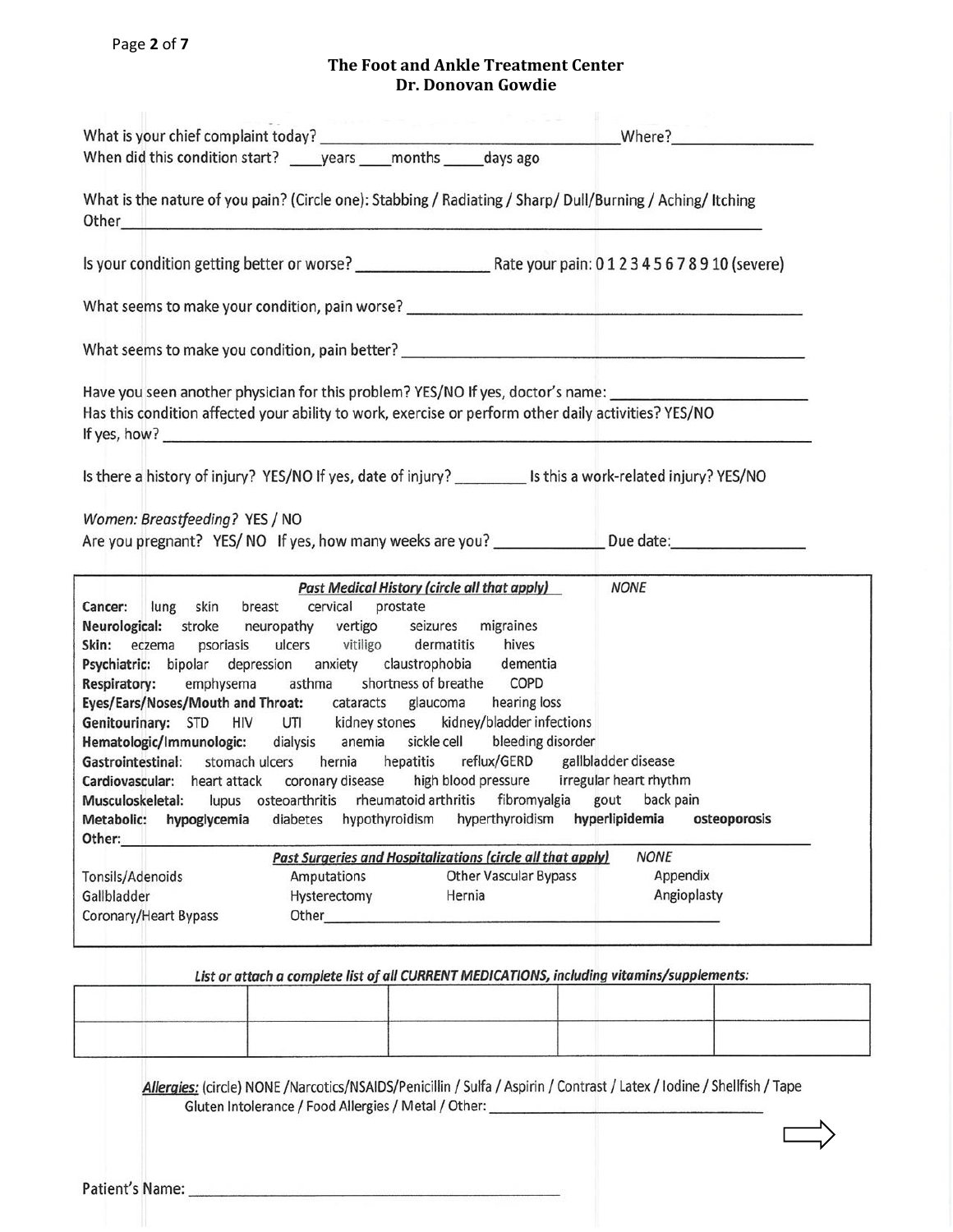Page **3** of **7** 

#### **The Foot and Ankle Treatment Center Dr. Donovan Gowdie**

Do you currently use illicit drugs (pain pills, marijuana, cocaine etc.)? YES/NO

Do you have a history of alcohol or drug abuse including prescription medications? YES/NO

Have you have ever used tobacco? YES/NO If yes, amount per day 

Do you ever drink alcohol? YES/NO If yes, How often: \_\_\_\_\_\_\_\_\_\_\_\_\_\_\_\_\_\_\_\_\_\_\_\_How much:\_\_\_\_\_\_\_\_\_\_\_\_\_\_\_\_\_\_\_\_\_\_\_\_

Is there a family history of any specific medical conditions or diseases? \_\_\_\_\_\_\_\_\_\_\_\_\_\_\_\_\_\_\_\_\_\_\_\_\_\_

#### Review of Systems: (circle any symptom that you have had in the last 6 month) NONE

Neurological: frequent headache limb weakness limb numbness dizziness tremors balance issues rigidity Skin: rashes/hives skin discoloration lesions ulcers itching nail-problems easy-bruising unusual-hair-loss Respiratory: persistent cough shortness of breath wheezing can't breathe lying flat coughing up blood Eyes/Ears/Noses/Mouth and Throat: sore throat stiff neck nose bleeds hearing loss ringing in the ears Gastrointestinal: nausea/vomiting difficulty swallowing abdominal pain heartburn/indigestion Cardiovascular: palpitation irregular heartbeat exercise intolerance leg swelling leg pain when walking Musculoskeletal: joint swelling muscle weakness back pain muscle spasms joint pain/stiffness falling Constitutional/Endocrine: fever chills weakness/fatigue weight loss weight gain insomnia snoring excessive thirst excessive urination cold or heat intolerance Other:

To the best of my knowledge, I have answered the questions on this form as accurately as possible. I understand that providing incorrect information can be dangerous to my health. It is my responsibility to inform the doctor and staff of any changes in my medical status. I, the undersigned or as parent, legal guardian or power of attorney of the undersigned hereby authorize the physicians and their assistants to administer treatment as deemed necessary to myself or the patient below for whom I am responsible.

**Print Name of Patient** 

Signature of Patient/Parent/Guardian/Power of Attorney Date

Signature of Doctor

Date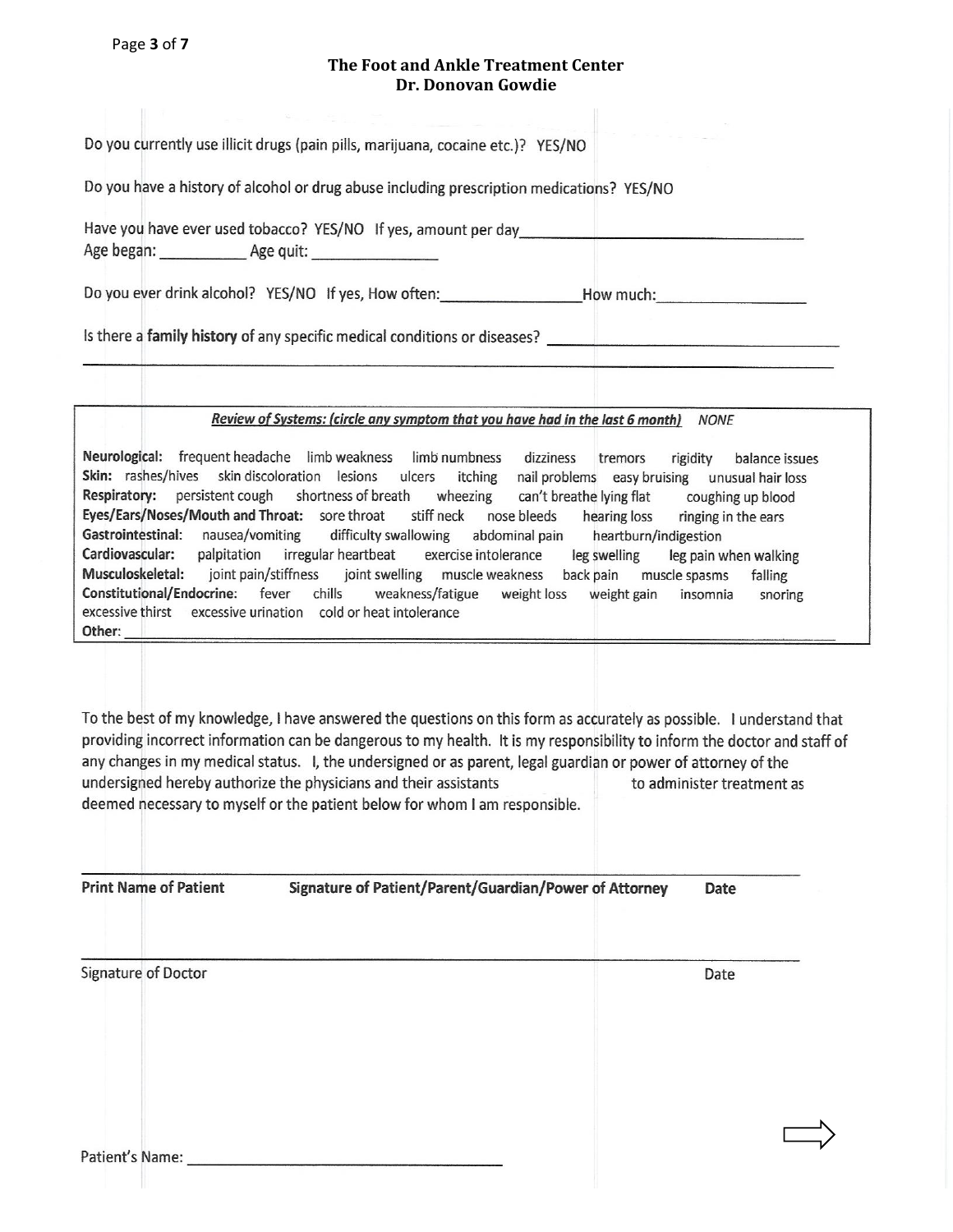# **Patient Acknowledgement Form**

### **Consent for Treatment**

I hereby consent to any treatments and diagnostic studies considered necessary by the Physician or other medical personal of The Foot and Ankle Treatment Center.

### **Information Release**

I authorize the release of any medical information including information related to psychiatric care drug and alcohol abuse and HIV/AIDS confidential information necessary to process insurance claims or any medical information that is needed for a utilization review or quality assurance activities.

## **Assignment of Benefits**

I assign all medical and/or surgical benefits including major medical benefits to which I am entitled to The Foot and Ankle Treatment Center provider and/or representative. This assignment will remain in effect until revoked by me in writing. A photocopy of this authorization shall be considered as effective and valid as the original.

#### **Childproof Container Waiver**

I waive The Foot and Ankle Treatment Center of any responsibility in dispensing medication to me. I understand that the medication is not in a childproof container. I understand I will be advised of the directions for taking the medication and the potential side effect(s).

#### **External Prescription History**

I authorize The Foot and Ankle Treatment Center and its affiliated providers to view my external prescription history via the RxHub service.

#### **HIE Consent & Change Form**

*The Foot and Ankle Treatment Center Health Information Exchange (HIE) grants clinicians participating in your care access to your most up to date medical records. This consent is to establish if you would like to participate in TFAATC HIE.* 

# **Acknowledgement of Receipt of Notice of Privacy Practices**

By signing below, I acknowledge that I have received a copy of the Notice of Privacy Practices.

*Our practice will make a good faith effort to obtain written acknowledgments of receipt of the Notice of Privacy Practices provided to the individual. If written acknowledgement is not obtained, our practice must document its good faith efforts to obtain such acknowledgement and record the reason why the acknowledgement was not obtained.* 

# **Patient Responsibility**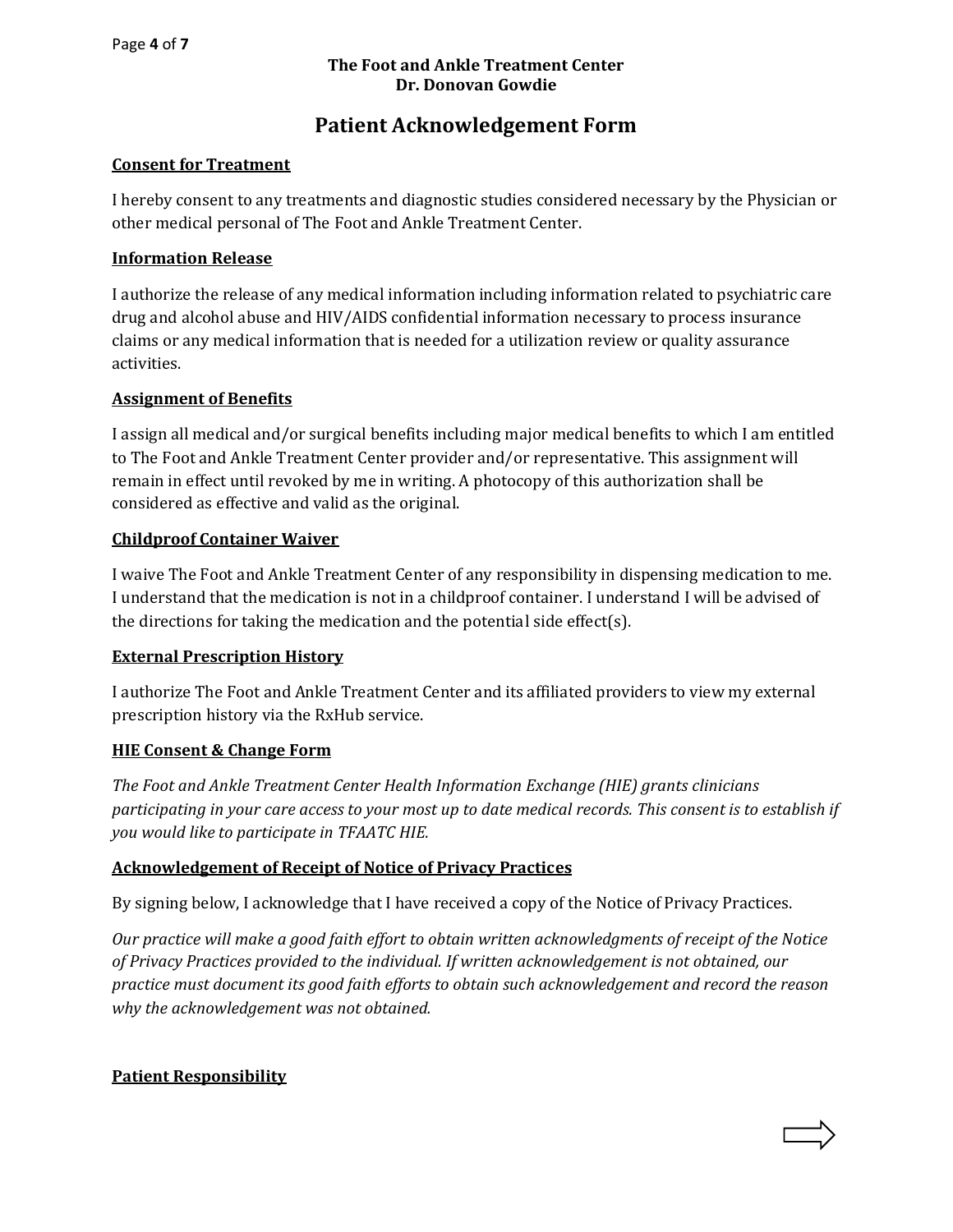We believe that each patient has a responsibility:

- 1. To cooperate with the staff.
- 2. To provide accurate and complete health care information.
- 3. To indicate whether he/she understand the contemplated plan of medicine and nursing management, and the kind of compliance that is expected of him/her.
- 4. To keep appointments, if at all possible, or to notify the clinic if unable to do so.

# **Patient Rights**

It is the objective of The Foot and Ankle Treatment Center and all professional and supportive personnel working in behalf of the patient to uphold rights of all patients. We believe:

- 1. That the individual dignity of man should be upheld at all times.
- 2. All patients should be provided supportive and rehabilitative care to their individual needs and environment.
- 3. An environment should be provided that contributes to patient's care, safety, and sense of well-being.
- 4. Fair and humane treatment should be provided to all patients under all circumstances, regardless of considerations of race, color, creed, or national origin, or the source of financial payment for cure.
- 5. Each individual patient has certain rights of privacy regarding care and personal circumstances, medical information, and financial information concerning patients should be treated confidentially at all times. The patient has a right to ask questions and receive appropriate information regarding the nature and extent of his/her medical problem, the planned course of treatment, and the prognosis.
- 6. Each patient will be given the opportunity for informal participation in his/her health care.
- 7. The patient has the right to refuse treatment to the extent permitted by law, to be informed of the medical consequences of his/her actions, and to request consultation or referral.
- 8. The patient has the right to efficient and cost-effective care in order to hold his/her health costs to minimum.
- 9. When a neonate, child, or adolescent is a patient, his/her family and/or guardian may represent the patient in securing his/her rights as a patient and shall be given the care appropriate to his/her needs.
- 10. Each patient has the right to present complaints concerning the quality of patient care that he/she has received.
- 11. Each patient has a right to a copy of his/her medical records

\_\_\_\_\_\_\_\_\_\_\_\_\_\_\_\_\_\_\_\_\_\_\_\_\_\_\_\_\_\_\_\_\_\_\_\_\_\_\_\_\_ \_\_\_\_\_\_\_\_\_\_\_\_\_\_\_\_\_\_\_\_\_\_\_\_\_\_\_\_\_\_\_\_\_

12. Each patient has a right to formulate advance directives and to appoint a surrogate to make health care decisions on his/her behalf.

*The above includes requisite information for services at The Foot and Ankle Treatment Center. My signature acknowledges my review, understanding, and consent of all items included herein.*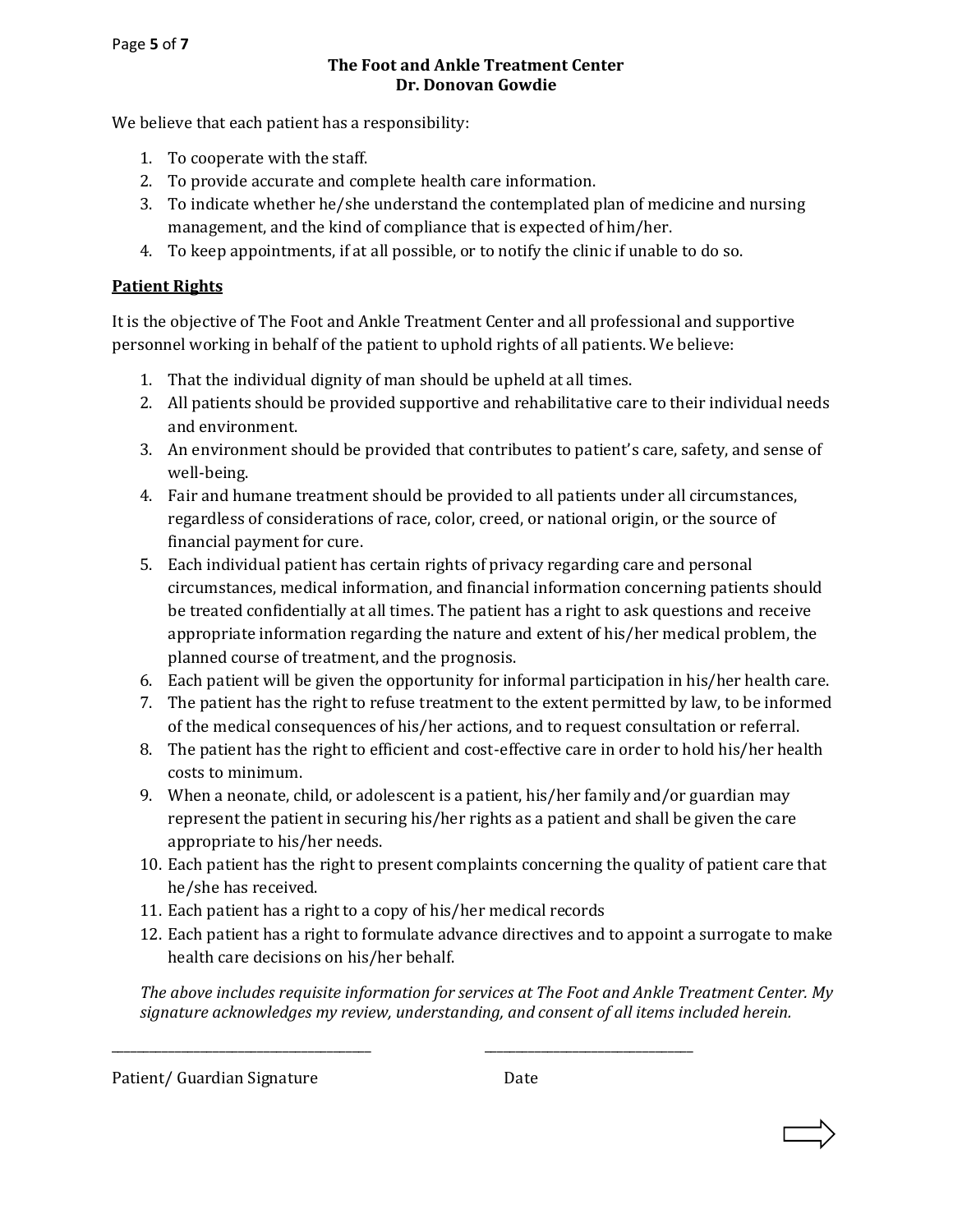# **Payment Policy**

As a courtesy, The Foot & Ankle Treatment Center, verifies your benefits with your insurance company. A quote of benefits is not a guarantee of benefits or payment. Your claim will process according to your plan, if your claim processes differently from the benefits we were quoted, the insurance company will side with the plan and will not honor the benefit quote we received.

It is the policy of The Foot & Ankle Treatment Center that payment is due at the time of service unless other financial arrangements are made in advance. We require all patients to pay their copay payment at the end of each visit.

If you are a self-pay patient, we require you to pay for your office visit and x-rays (if needed) prior to seeing the doctor. At the conclusion of your visit with us you may owe a balance depending on what procedures were done during your visit. We require payment for any open balances at the end of each visit, unless a payment arrangement has already been put into place.

If you are covered by health insurance with specialist benefits, we will be happy to bill your insurance. Please provide your insurance information to the front office staff and we will verify your coverage as a courtesy. Accepting your insurance does not place all financial responsibilities onto this practice, and you will be held accountable for any unpaid balances by your plan.

Although we are contracted with most insurance carriers, our services may not be covered by your particular insurance plan. Being referred to our clinic by another physician does not necessarily guarantee that your insurance will cover our services. Please remember that you are 100 percent responsible for all charges incurred: your physician's referral and our verification of your insurance benefits are not a guarantee of payment.

| <b>Patient Signature:</b> | Date: |
|---------------------------|-------|
|                           |       |